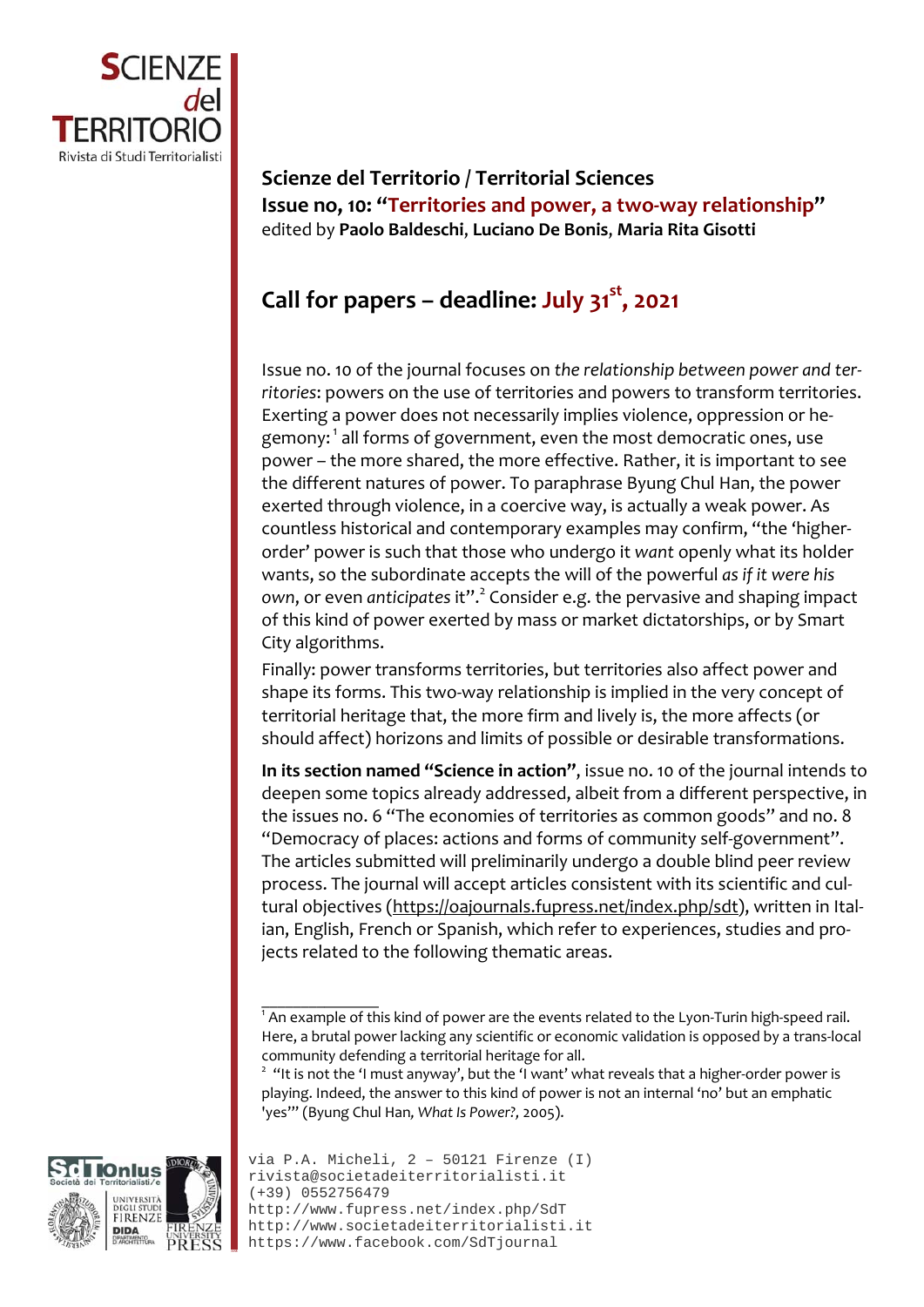

- 1. *The construction of territories by local communities, in history and today*. Of interest are specific studies investigating origins and nature of communi‐ tarian powers. A question to deepen: to what extent a communitarian power, when institutionalised, preserves its original democratic nature? An example are the vicissitudes related to the construction of Dutch polders and their various forms of management adopted between late Middle Ages and today. Other examples of ancient productive vocations, re‐ adapted and developed in modern and contemporary times, are certain economic districts of the ex‐Communal Italy, such as textiles in Prato and Carpi, ceramics in Sassuolo and mechanics in Modena.
- 2. *Processes of re‐appropriation, reuse and enhancement, by settled communi‐ ties, of territorial heritages generated by a 'violent power'*. An example: Roman centuriations – a formidable work for the rationalization of lands, usually belonging to *ager publicus* but often already arable and farmed by small local communities. Centuriations were an authoritative action but, for many centuries and until recent times, countless agricultural communi‐ ties have been working on their structure, enhancing and making it more complex through an unremitting 'DIY' action. From such communities or commonalities, new cooperative forms have emerged which are still oper‐ ating: the local dimension, which sprouts and grows from below, some‐ times seizes, takes possession of and transforms structures handed down form above; thus shaping and exerting its own power.
- 3. *New technologies of power on territories and cities*. Smart City represents a monitoring apparatus and a system of 'driven participation', a set of algorithms aimed at facilitating the management of city, traffic, access to ser‐ vices, efficiency of infrastructures. One of the main goals of Smart City is to become Safe City, a secure city, equipped with security systems more and more complex and integrated, where the monitoring and the surveillance of citizens (and the exclusion of others) detain a pivotal role. More gener‐ ally, the pervasive and increasingly powerful use of algorithms in the man‐ agement of cities and territories is marked by a "mounting opacity combined to an outstanding concentration of power".<sup>3</sup> Similar considerations could be extended to the use of 'big data' to monitor, forecast and influ‐ ence consumers' choices; consumers of goods and services and, indirectly, consumers of cities.
- 4. *Power transforms territories, but territories also affect power and shape its forms*. That territories, in their forms of existence, use value and resis‐ tance, have influenced – sometimes even modelled – local societies is a

 $\overline{\phantom{a}}$  , we can also the contract of  $\overline{\phantom{a}}$ <sup>3</sup> Gilberto Pierazzuoli, *La città invisibile*, April 2021.



```
via P.A. Micheli, 2 – 50121 Firenze (I) 
rivista@societadeiterritorialisti.it 
(+39) 0552756479 
http://www.fupress.net/index.php/SdT 
http://www.societadeiterritorialisti.it 
https://www.facebook.com/SdTjournal
```